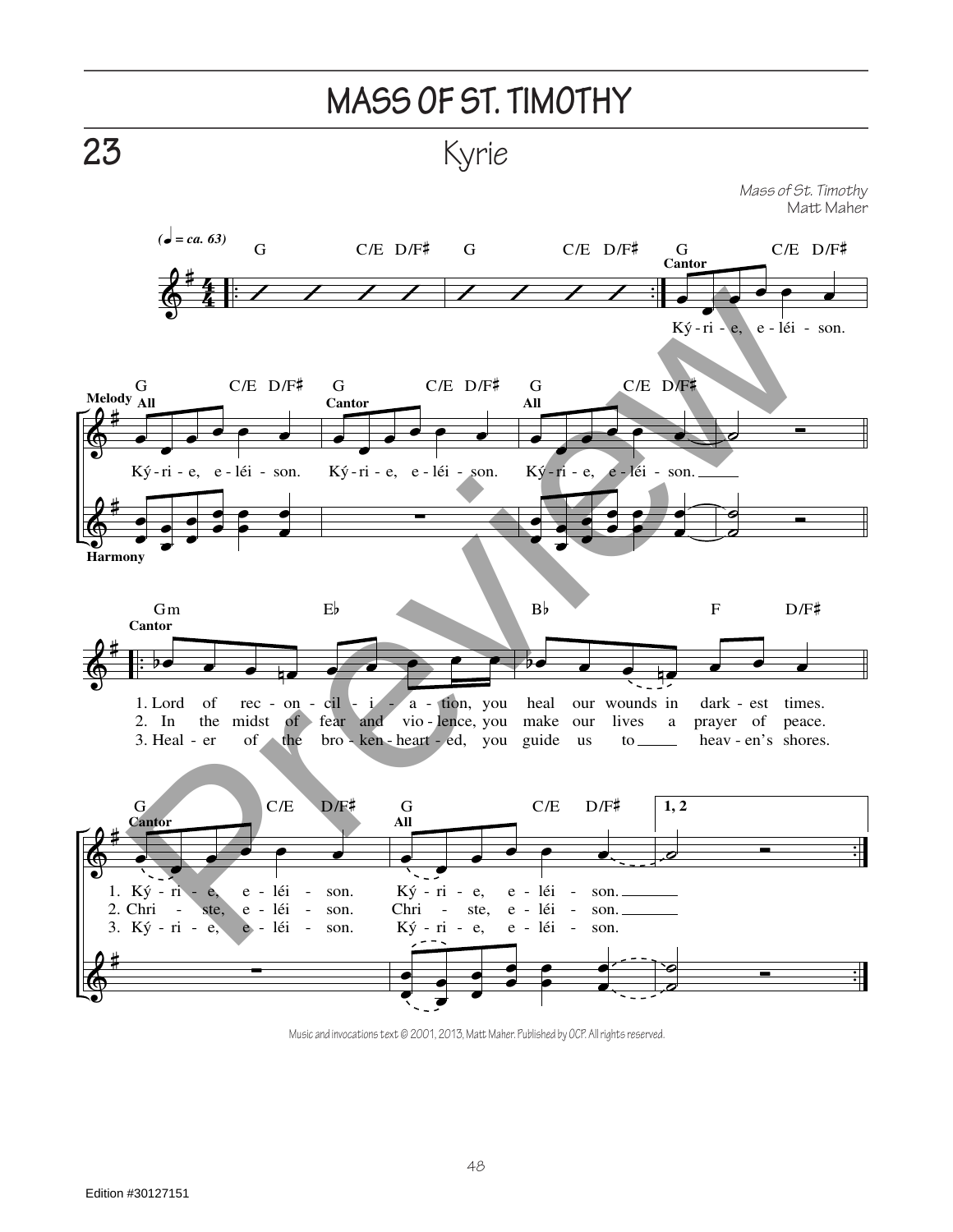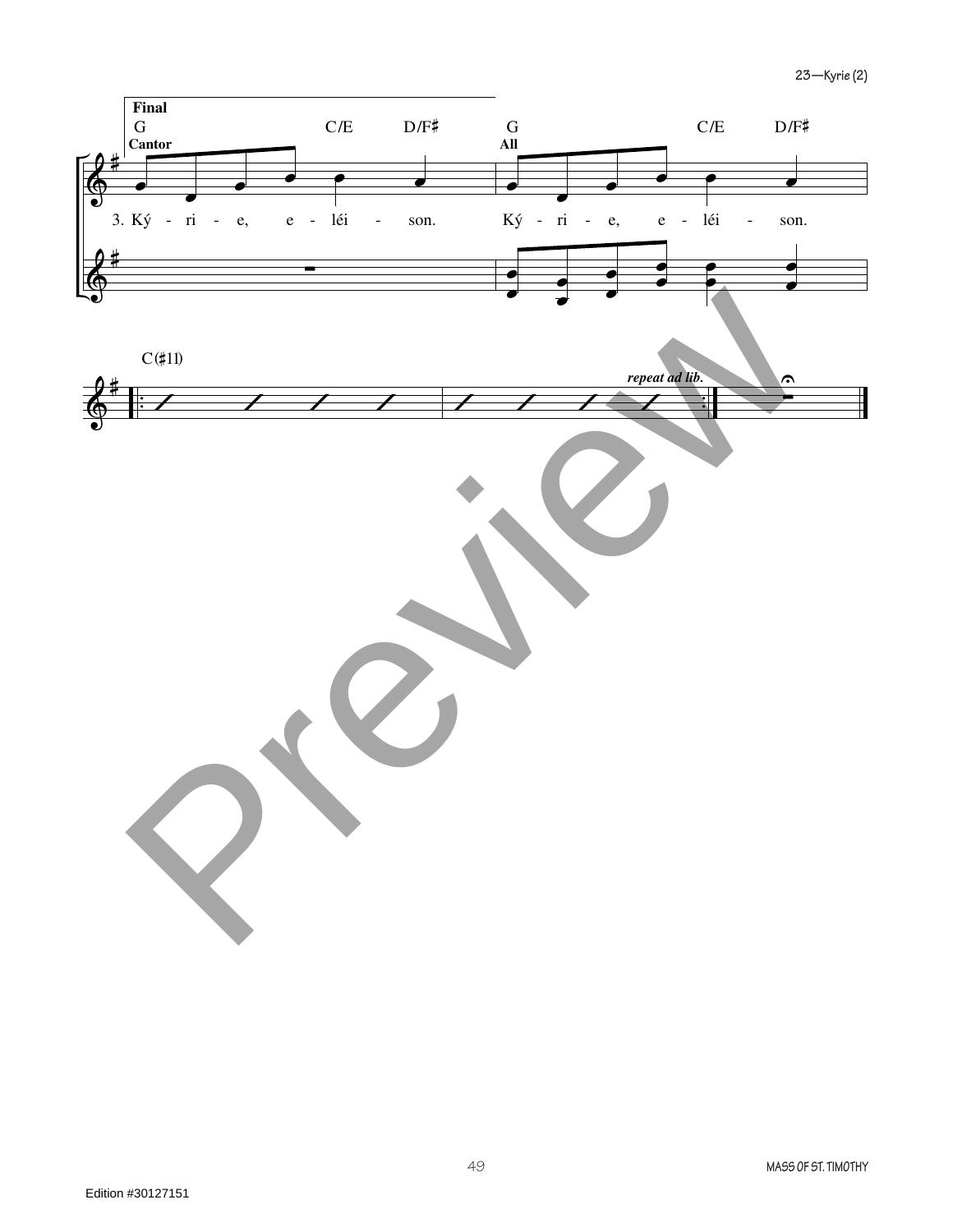## 24 Glory to God

*Mass of St. Timothy* Tom Booth



Text © 2010, ICEL. All rights reserved. Used with permission. Music © 2004, 2013, Tom Booth. Published by OCP. All rights reserved.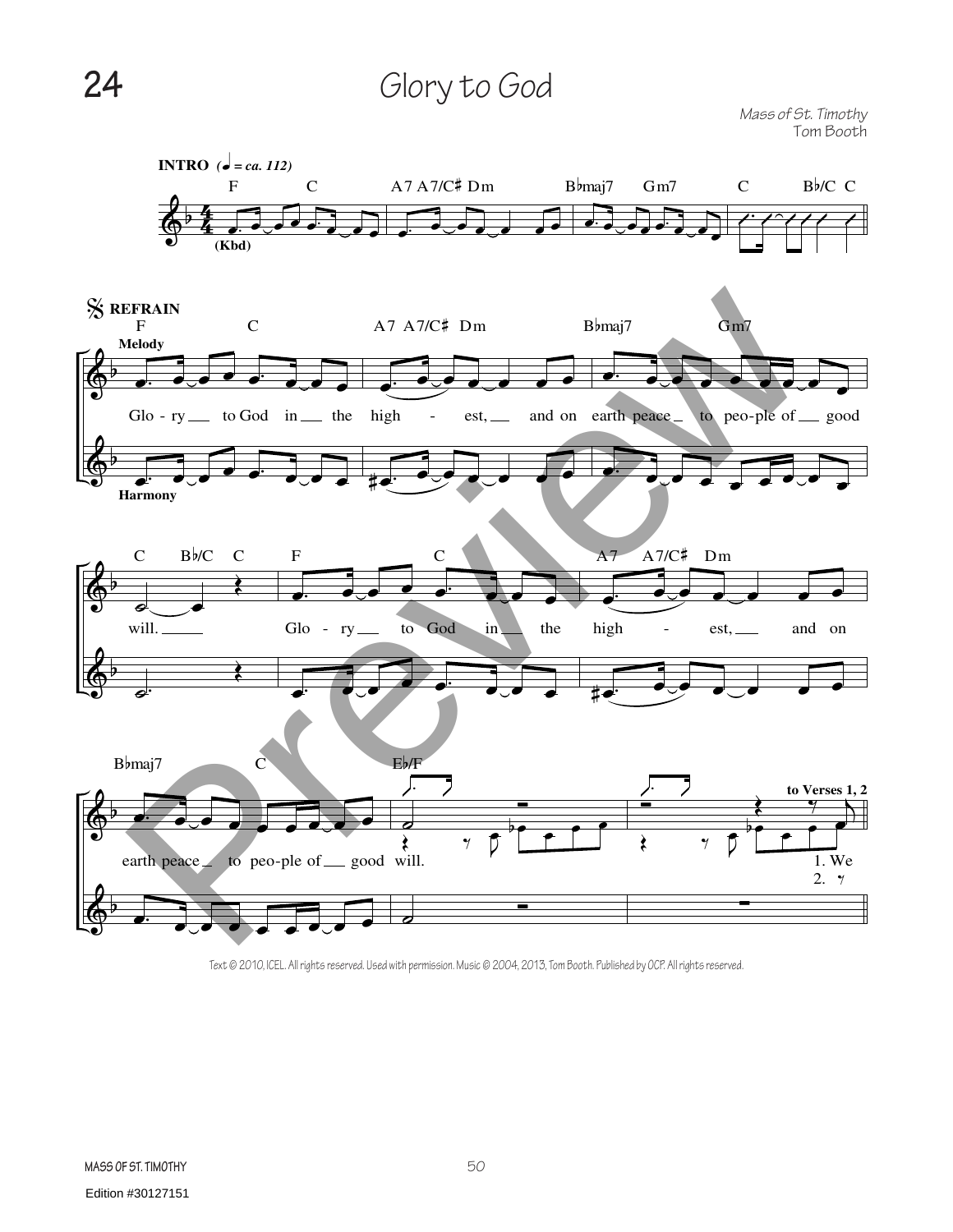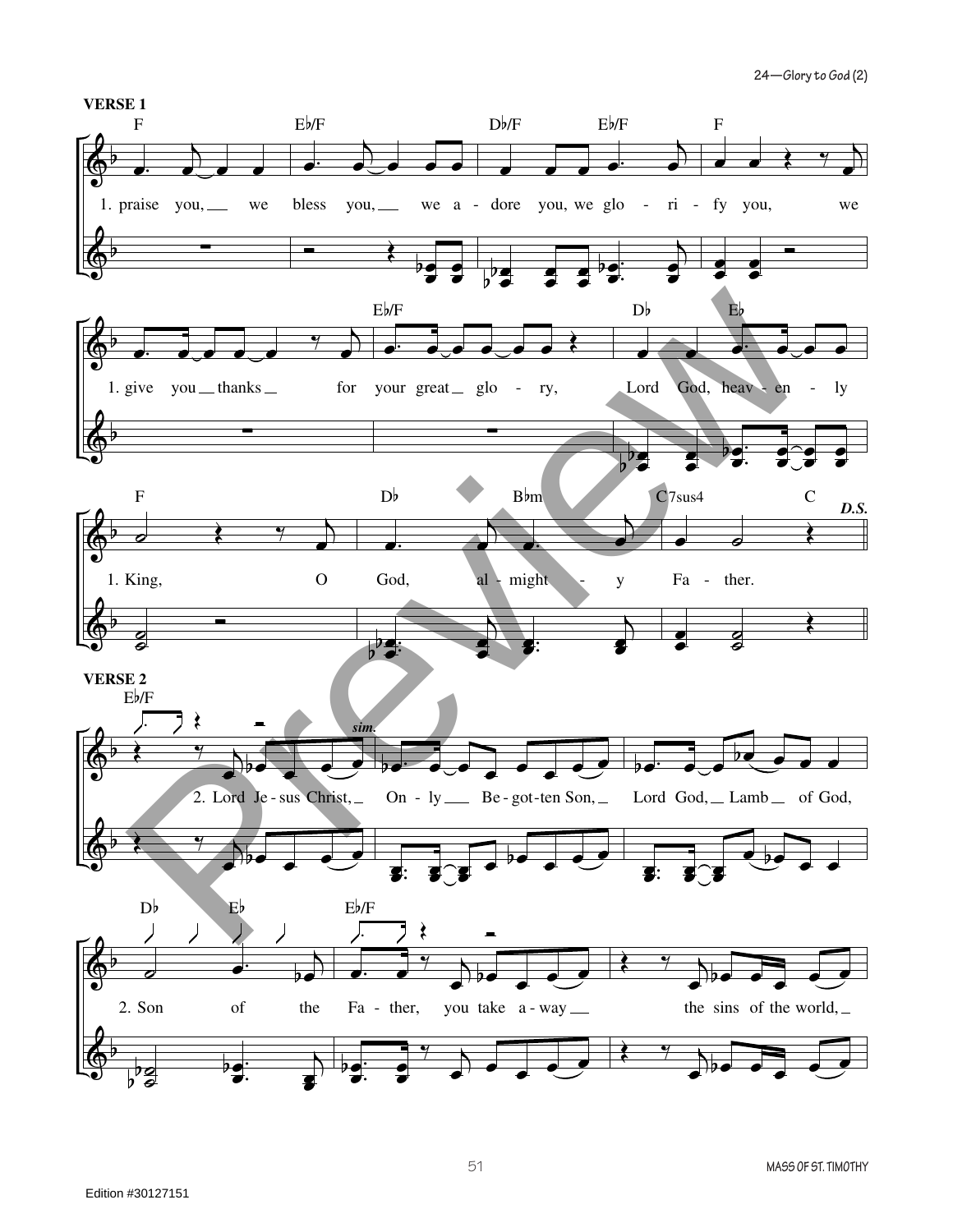**24—Glory to God (3)**

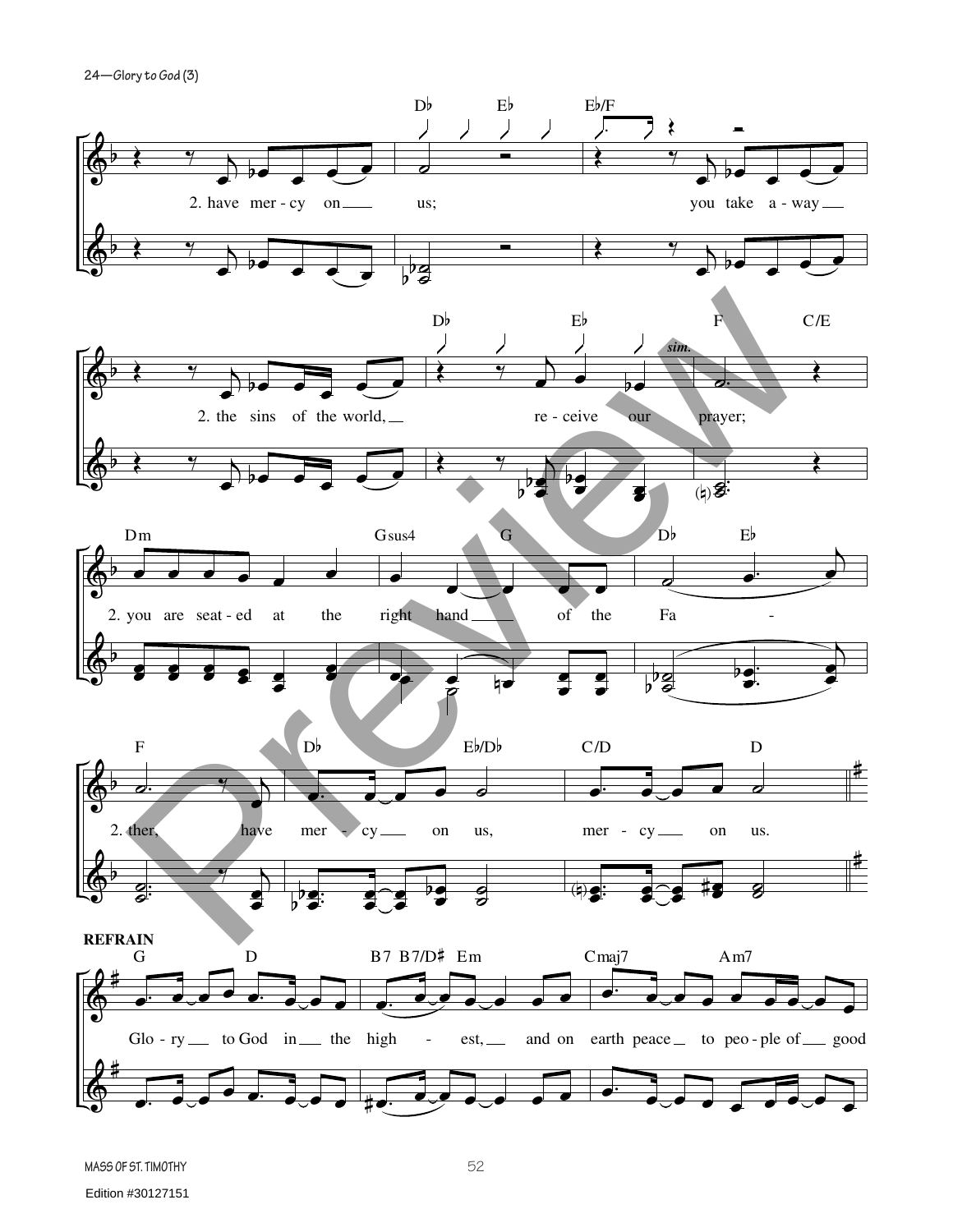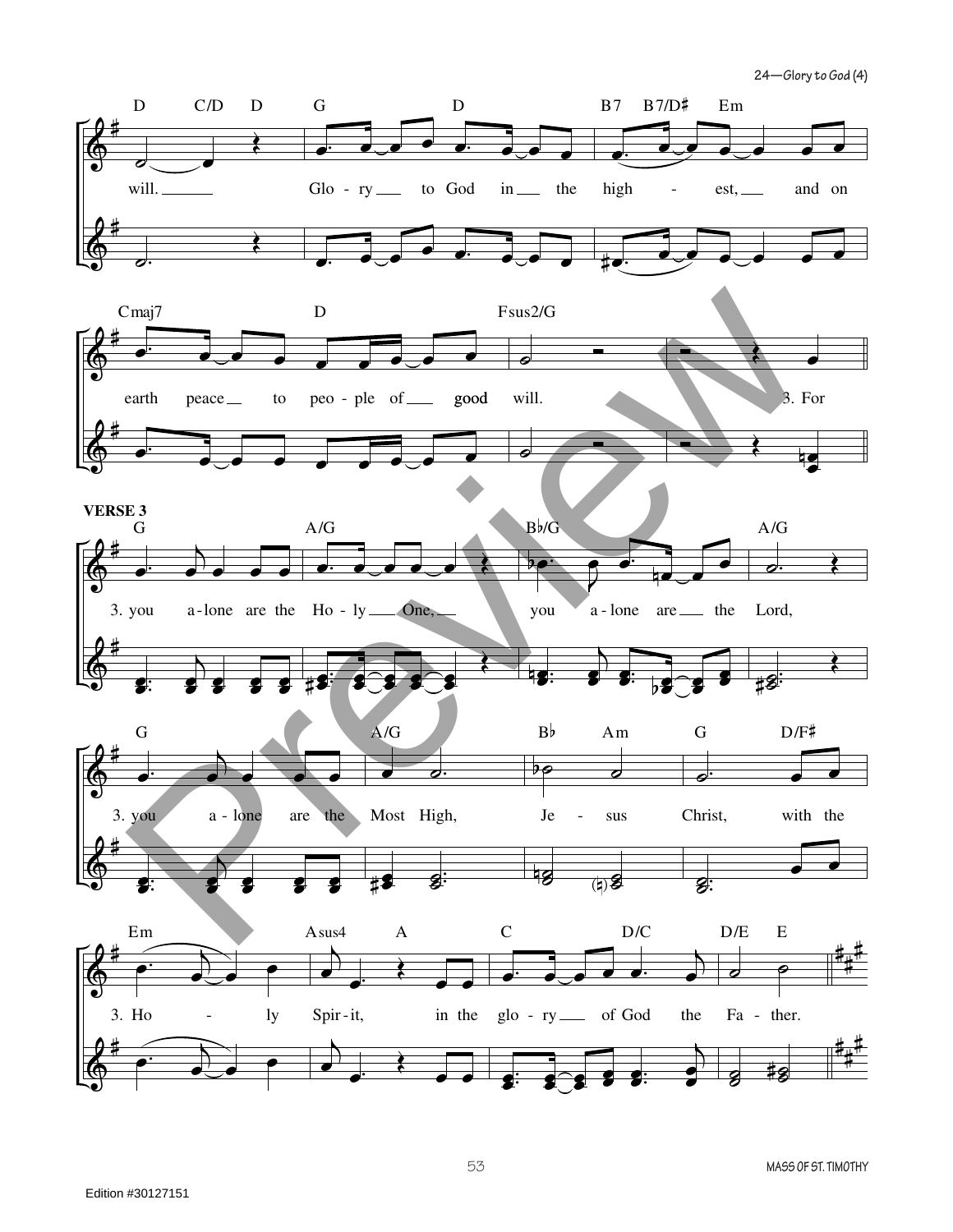**24—Glory to God (5)**

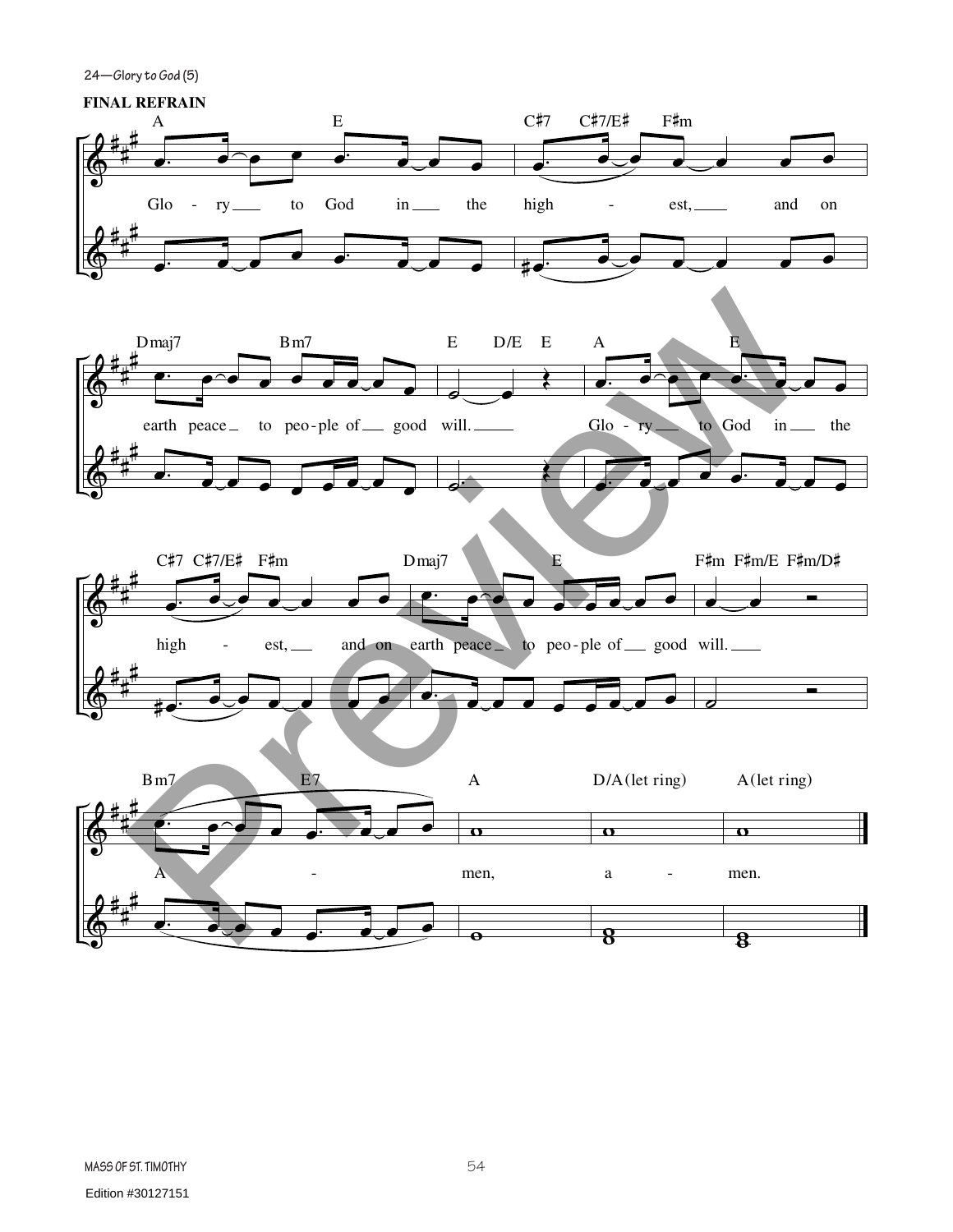Holy

Mass of St. Timothy Matt Maher



Text © 2010, ICEL. All rights reserved. Used with permission. Music © 2004, 2013, Matt Maher. Published by OCP. All rights reserved.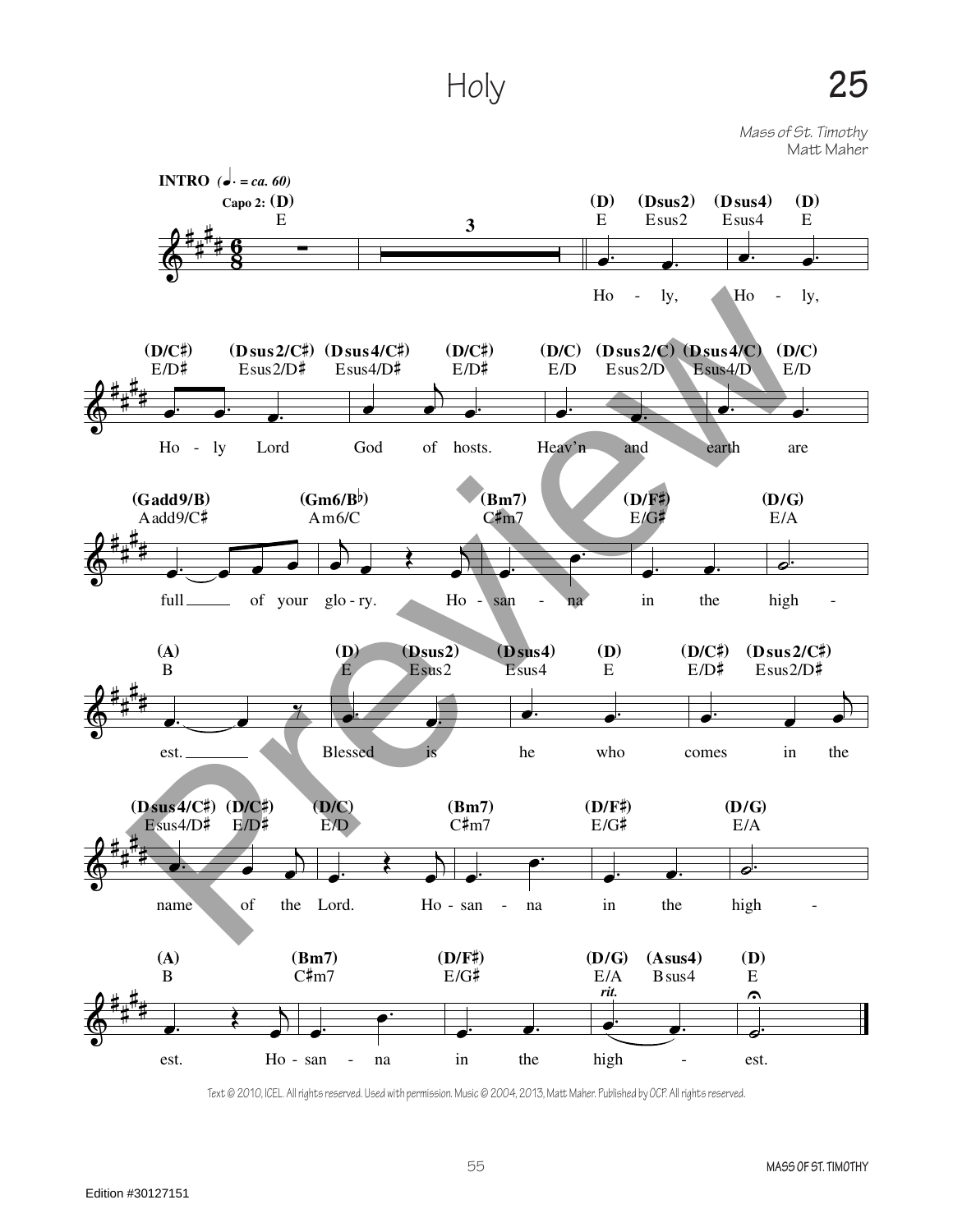## **26** Mystery of Faith

*Mass of St. Timothy* Tom Booth



Text © 2010, ICEL. All rights reserved. Used with permission. Music © 2004, 2013, Tom Booth. Published by OCP. All rights reserved.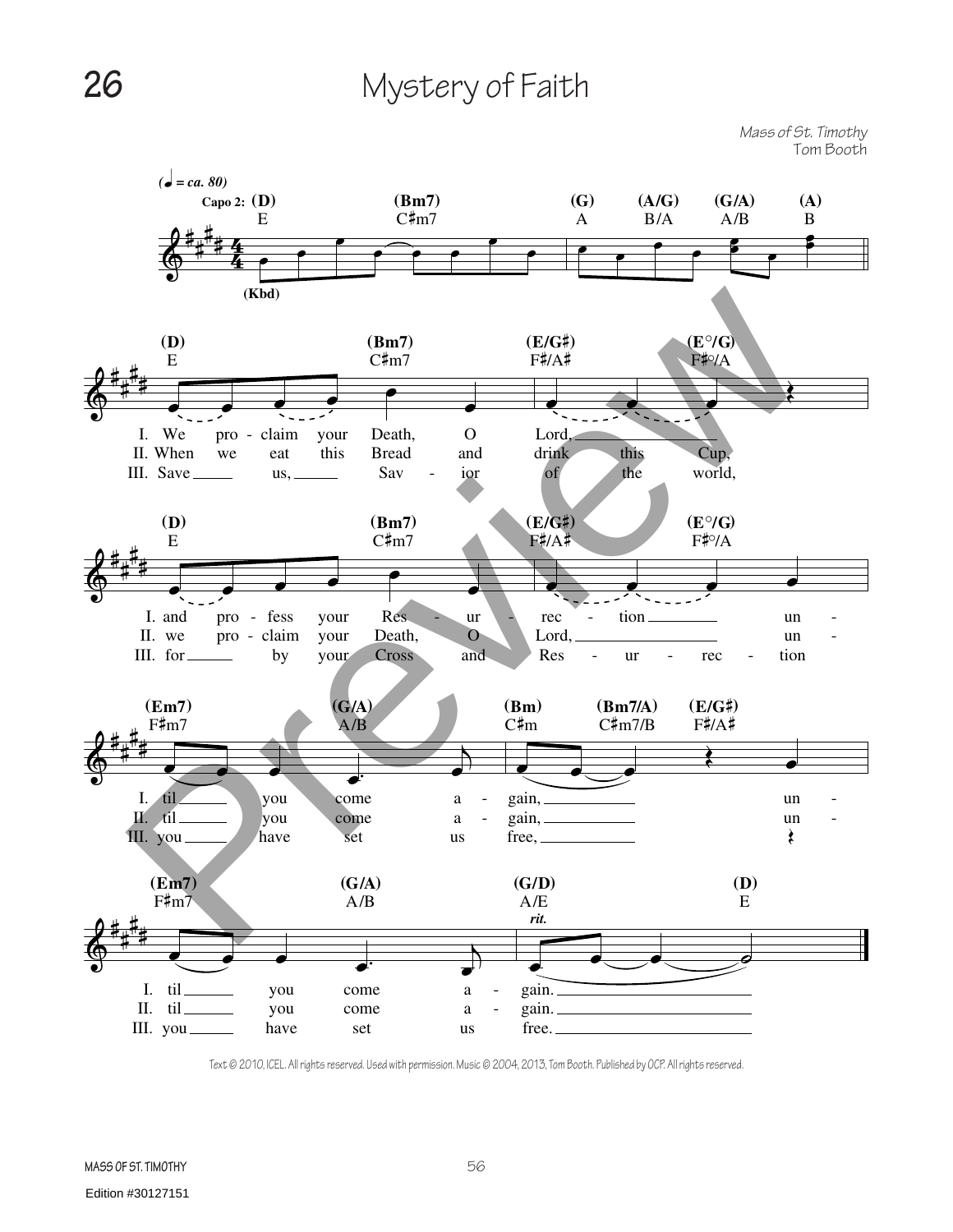## Amen **27**

*Mass of St. Timothy*

Tim E. Smith

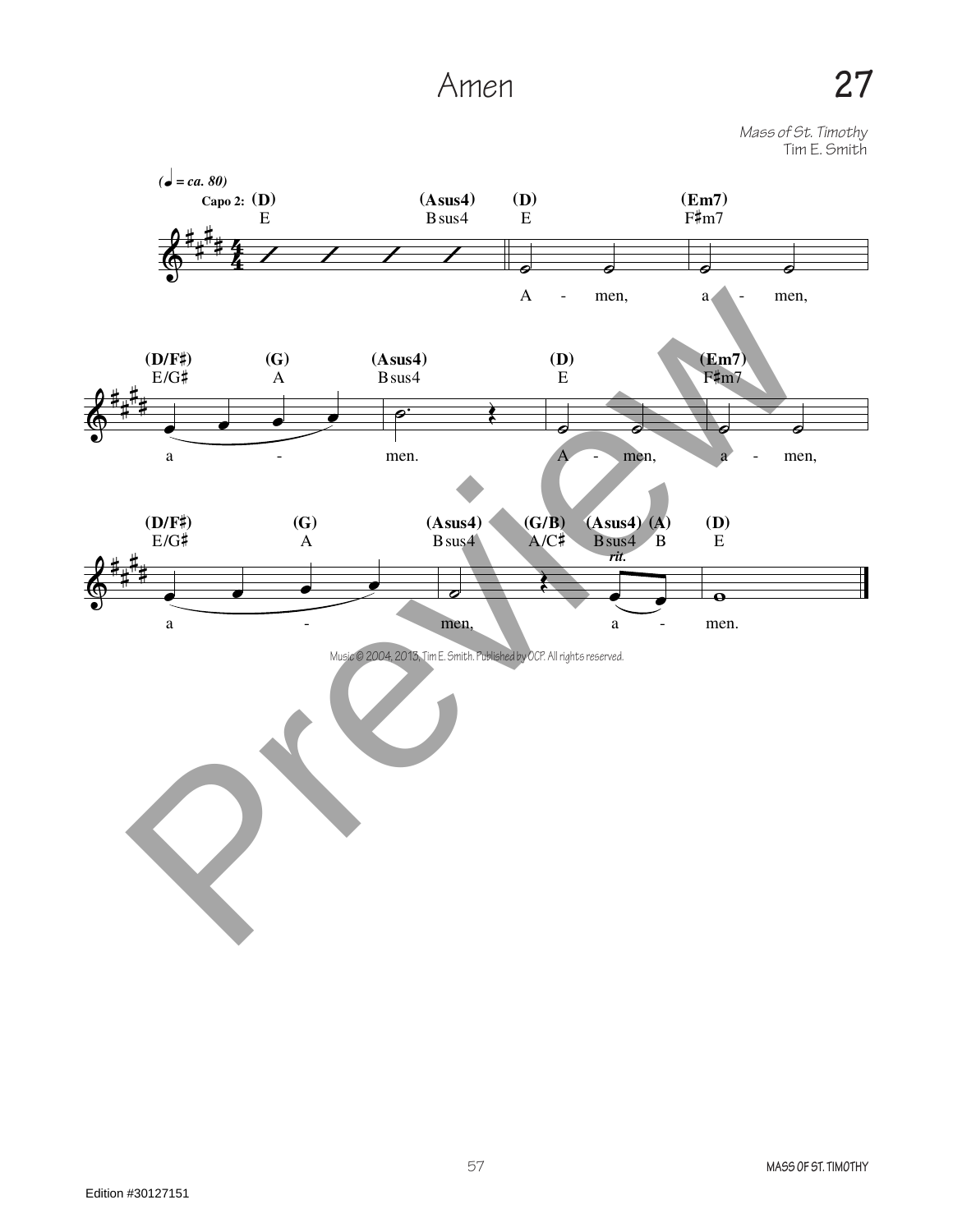## **28** Lamb of God

*Mass of St. Timothy* Matt Maher